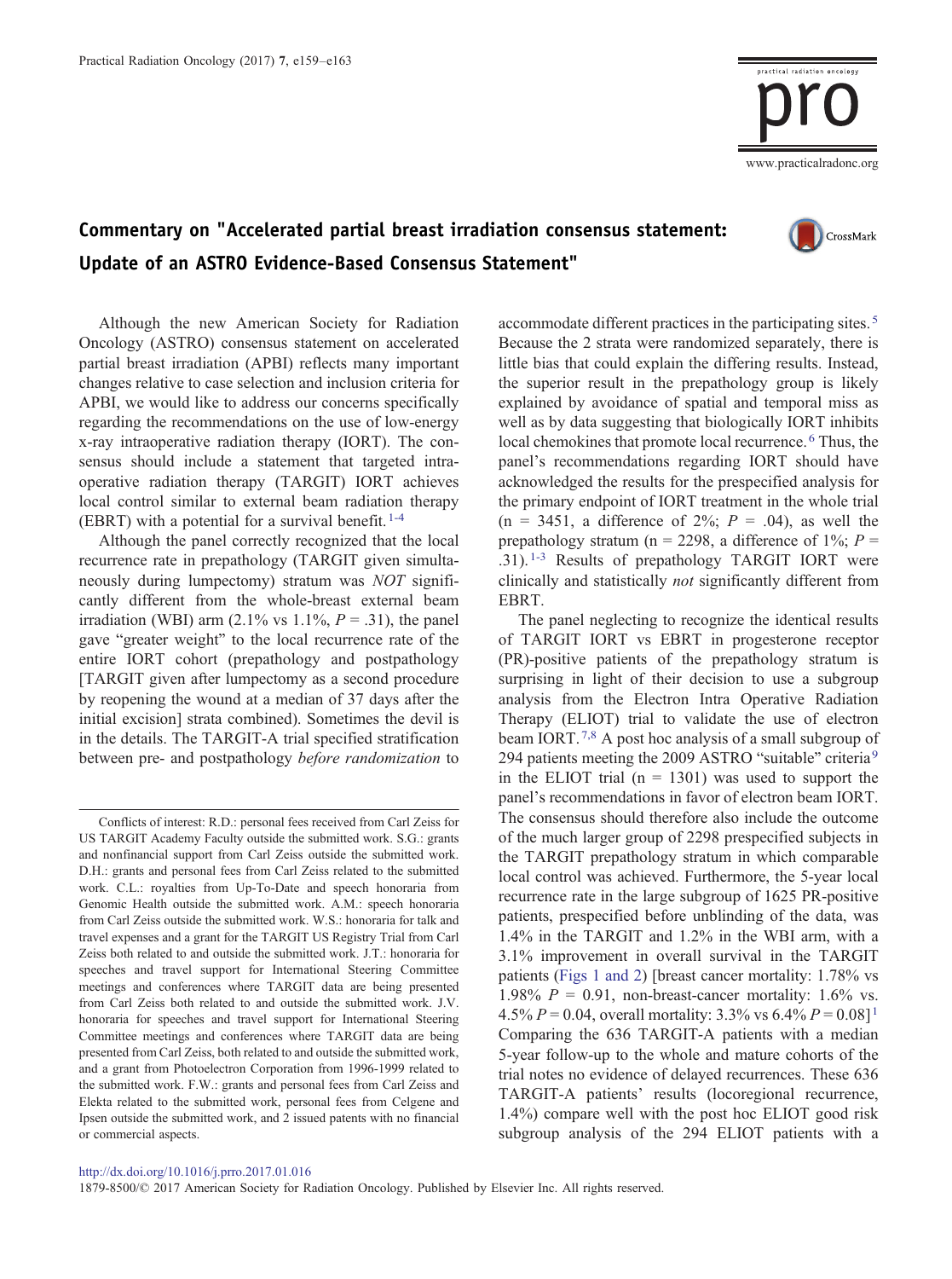<span id="page-1-0"></span>

Figure 1 Local recurrence and overall mortality for PR-positive patients in the prepathology targeted intra-operative radiation therapy  $(TARGIT-A)$  trial[.](#page-4-0)<sup>[1](#page-4-0)</sup> Note that the mature cohort includes all patients from the earliest cohort and the whole cohort includes all patients from the mature cohort. Reproduced with permission from the National Institute for Health Research Journals Library.

locoregional recurrence rate of 1.5%, both with a median follow-up of 5 years.

While looking at follow-up, one must remember that the effect of radiation therapy on local recurrence is generally in the first 2 to 3 years and disappears after 5 years. The follow-up for the entire TARGIT-A trial dataset included 3451 patients with a median follow-up of 2 years and 5 months. Moreover, the earliest cohort of 1222 patients had a median of 5 years of follow-up. The analysis of the number of events in all patients and this earliest cohort found that the absolute difference (90% confidence interval) in the binomial proportions of local recurrence in the conserved breast was 0.72% (0.2-1.3) and 1.14% (-0.1 to 2.4) with a highly significant  $P$  value confirming noninferiority[.](#page-4-0)<sup>[3](#page-4-0)</sup> The ELIOT tria[l](#page-4-0)<sup>[7](#page-4-0)</sup> included 1305 patients with a median follow-up of 5 years, which is comparable in number to the earliest cohort of patients ( $n = 1222$ ) in the TARGIT-A trial. More recently, results of the Groupe Européen de Curiethérapie -European Society for Radiotherapy & Oncology phase 3 trial of APBI using interstitial multicatheter brach[y](#page-4-0)therapy<sup>[10](#page-4-0)</sup> used a noninferiority margin of 3%, similar to the 2.5% used in the TARGIT-A trial. Both trials showed no significant difference in local recurrence between the 2 randomized groups as well as lower non-breast cancer mortality[.](#page-4-0)<sup>[11](#page-4-0)</sup> Furthermore, patient-reported quality of life results recently reported that patients treated with IORT have similar self-reported cosmetic outcomes with better breast-related quality of life than patients treated with external beam therapy[.](#page-4-0)<sup>[12](#page-4-0)</sup> We must also recognize the savings to the health care system by using TARGIT, which have been estimated to be at least \$1.2 billion in the United States over 5 years.<sup>[13](#page-4-0)</sup>

One cannot ignore that the available evidence has prompted clinicians and patients to use TARGIT IORT in more than 300 major hospitals in 35 countries, including the United States (61 centers, including Loyola University, Cornell University, Georgetown University, University of California San Francisco, Columbia University, Cleveland Clinic, Northwestern, William Beaumont, University of Southern California), Canada, the United Kingdom, France, Germany (60 centers), Italy, Scandinavia, Switzerland, China, Australia (government funded), and New Zealand. More than 20,000 women have been treated successfully worldwide [\(Fig 3\)](#page-3-0).

An objective consensus statement requires the collaboration and intellectual analysis of all specialty physicians involved in a patient's care. Excellent examples of this approach are the recently reported margin consensus guidelines for ductal carcinoma in situ and invasive cancer, which included representation from the American Society of Radiation Oncology, Society of Surgical Oncology, American Society of Breast Surgeons, and the American Society of Clinical Oncology. This APBI "consensus" statement was created in isolation, despite calls from the leadership of national surgical societies to participate in the data analysis and consensus statement preparation[.](#page-4-0)<sup>[14,15](#page-4-0)</sup>

In summary, we have numerous concerns regarding the selection and interpretation of the data presented and request reconsideration of the entirety of available data and a more balanced interpretation to enable all breast cancer patients to benefit from the best available options. The ASTRO statement should include the high-quality evidence that indicates that low-energy IORT is an excellent option for suitable patients.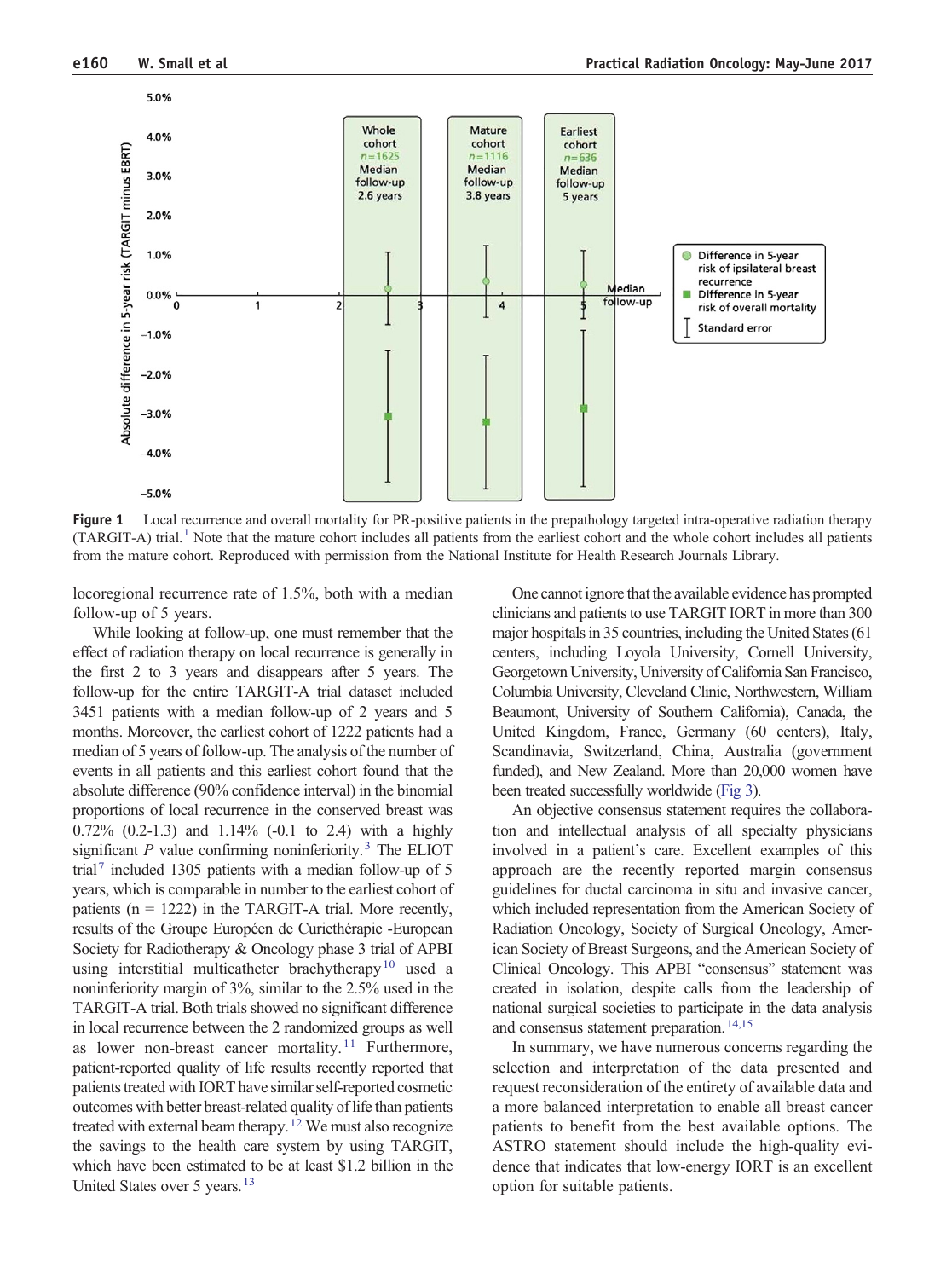

Figure 2 Local recurrence, death from cancer, and death from other causes in the prepathology PR-positive patients in the randomized TARGIT-A trial[.](#page-4-0)<sup>[1](#page-4-0)</sup> Reproduced with permission from the National Institute for Health Research Journals Library. EBRT, external beam radiation therapy. Other abbreviations as in [Fig 1.](#page-1-0)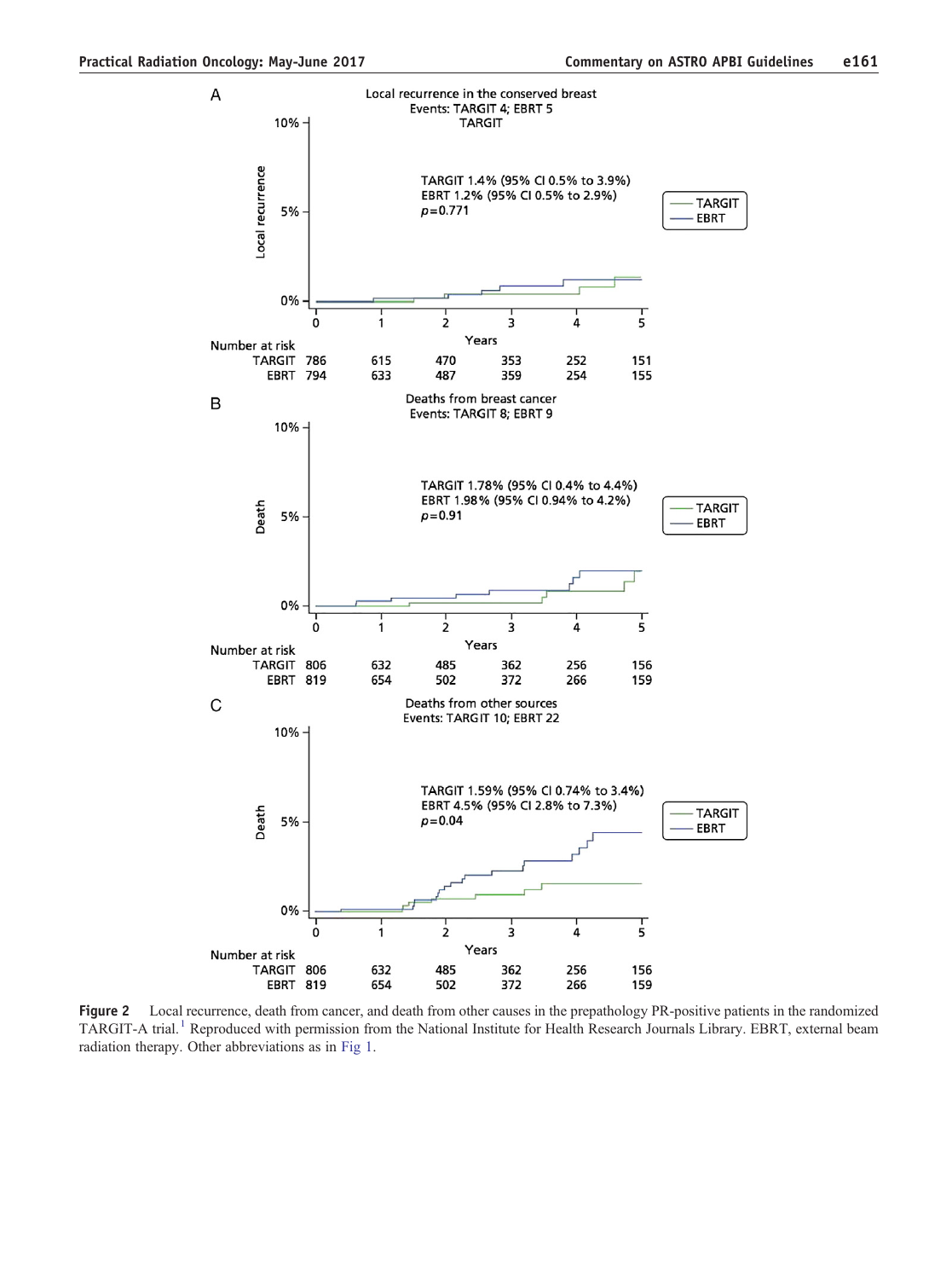<span id="page-3-0"></span>

Figure 3 Countries offering TARGIT intraoperative radiation therapy (IORT) for breast cancer. Reproduced and modified with permission from Carl Zeiss Meditech. Other abbreviations as in [Fig 1](#page-1-0).

William Small Jr MD, FACRO, FACR, FASTRO<sup>\*</sup> Tarita O. Thomas MD, PhD Department of Radiation Oncology Stritch School of Medicine Loyola University, Chicago, Illinois ⁎Corresponding author. Department of Radiation Oncology Stritch School of Medicine Loyola University Chicago Cardinal Bernardin Cancer Center 2160 S 1st Ave, Maguire Center Rm 2932, Maywood, IL 60153 E-mail address: [wmsmall@lumc.edu](mailto:wmsmall@lumc.edu)

Michael Alvarado MD Department of Surgery, University of California San Francisco Medical Center, San Francisco, California

Michael Baum MD Division of Surgery and Interventional Medicine, University College London, London, United Kingdom

Max Bulsara PhD Department of Biostatistics, University of Notre Dame, Fremantle, Australia

> Roberto Diaz MD Department of Radiation Oncology Moffitt Cancer Center, Tampa, Florida

Eric Donnelly MD Department of Radiation Oncology, Robert H. Lurie Comprehensive Cancer Center Northwestern University, Chicago, Illinois

Sheldon Feldman MD, FACS Division of Breast Surgery, New York Presbyterian Hospital Columbia University, New York, New York

Stephen Grobmyer MD Department of Surgery, Cleveland Clinic, Cleveland, Ohio

Richard Hoefer DO, FACS Dorothy G. Hoefer Comprehensive Breast Center Eastern, Virginia Medical School, Newport News, Virginia

David Joseph MD Department of Radiation Oncology, Charles Gairdener Hospital, Perth, Australia

> Song Kang MD Virginia Oncology Associates, Hampton, Virginia

Christine Laronga MD, FACS Department of Breast Oncology, Moffitt Cancer Center Tampa, Florida

Andrea McKee MD Department of Radiation Oncology, Lahey Hospital and Medical Center, Burlington, Massachusetts

Barry Rosen MD Advocate Good Shepherd Hospital, Barrington, Illinois

Jeffrey Tobias MD Department of Radiation Oncology, University College London Hospitals, London, United Kingdom

> Valery Uhl MD Summit Medical Center, Emeryville, California

Jayant S. Vaidya MD Division of Surgery and Interventional Medicine, University College London, London, United Kingdom